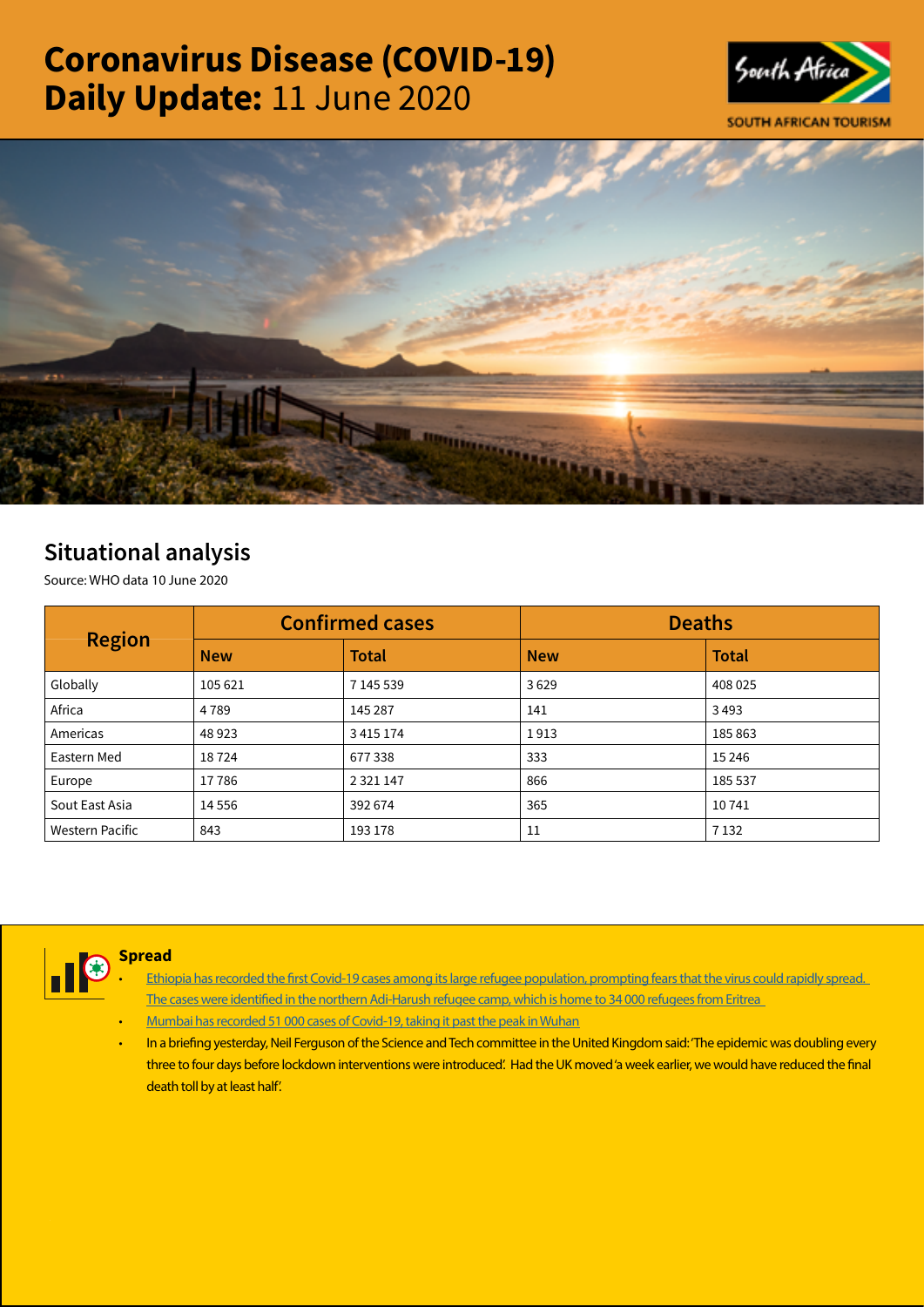#### South Africa:



| <b>Date</b> | <b>Tests</b> | <b>Negative</b> | <b>Positive</b> | <b>Deaths</b> | $% + /$<br><b>Tests</b> | % test/Pop<br>(58780000) | <b>Fatality Rate</b><br>(Deaths/<br>Pos) | Recover-<br>ies | <b>Recovery Rate</b><br>% (Rec/Pos) |
|-------------|--------------|-----------------|-----------------|---------------|-------------------------|--------------------------|------------------------------------------|-----------------|-------------------------------------|
| 4 June      | 820 675      | 779883          | 40792           | 848           | 4,97                    | 1,4                      | 2,08                                     | 21 3 11         | 52                                  |
| 5 June      | 850 871      | 807 437         | 43 4 34         | 908           | 5,1                     | 1,45                     | 2,09                                     | 23 088          | 53                                  |
| 6 June      | 891 668      | 845 695         | 45 973          | 952           | 5,16                    | 1,52                     | 2,07                                     | 24 258          | 53                                  |
| 7 June      | 920 064      | 871 779         | 48 285          | 998           | 5,25                    | 1,57                     | 2,07                                     | 24 3 64         | 50                                  |
| 8 June      | 943 059      | 892 180         | 50879           | 1 0 8 0       | 5,4                     | 1,6                      | 2,12                                     | 26 0 99         | 51                                  |
| 9 June      | 968 070      | 915 079         | 52 991          | 1 1 6 2       | 5,47                    | 1,65                     | 2,19                                     | 29 006          | 55                                  |
| 10 June     | 998 400      | 942 979         | 55 4 21         | 1 2 1 0       | 5,55                    | 1,7                      | 2,18                                     | 31505           | 57                                  |

Visit: [www.sacoronavirus.co.za](http://www.sacoronavirus.co.za) for the latest updates. SA Tourism will make updates available on [www.southafrica.net.](http://www.southafrica.net)

#### SOUTH AFRICA NEWS

#### TOURISM RELATED ARTICLES

- [SA travel in a post-Covid-19 world: Temperature monitoring, physical distancing and capacity controls CEO of South African](https://www.iol.co.za/travel/south-africa/sa-travel-in-a-post-covid-19-world-temperature-monitoring-physical-distancing-and-capacity-controls-49193537)  [Tourism Sisa Ntshona revealed some of the country's proposed tourism measures to minimise the spread of Covid-19 in an](https://www.iol.co.za/travel/south-africa/sa-travel-in-a-post-covid-19-world-temperature-monitoring-physical-distancing-and-capacity-controls-49193537)  [opinion piece he wrote titled "Laying the ground for future travel".](https://www.iol.co.za/travel/south-africa/sa-travel-in-a-post-covid-19-world-temperature-monitoring-physical-distancing-and-capacity-controls-49193537)
- South Africa is working on a plan to decide which countries' tourists to allow visit One industry group, the Tourism Business Council of South Africa (TBCSA), [has put forward a plan](https://tbcsa.travel/tourism-sector-lobbies-for-earlier-phased-safe-reopening-of-international-inbound-tourism-to-south-africa/) that aims to reopen the country to visitors from abroad as early as **September**
- SAA is offering repatriation flights for people who live and work internationally here's how much they cost
- [Airlink resumes limited service between Johannesburg and Cape Town](https://www.news24.com/fin24/companies/industrial/airlink-resumes-limited-service-between-johannesburg-and-cape-town-20200610)
- Billions lost due to lockdown travel ban, parliament told Acsa suffers R11bn loss, as RAF, Sanral and Prasa also take big hits
- [Parliament acknowledges tourism's crucial role, mulls earlier reopening](http://www.tourismupdate.co.za/article/199603/Parliament-acknowledges-tourism-s-crucial-role-mulls-earlier-reopening)
- **[TBCSA commits to drive tourism sector transformation](http://www.tourismupdate.co.za/article/199604/TBCSA-commits-to-drive-tourism-sector-transformation)**

#### GENERAL COVID-19 RELATED ARTICLES

- [Covid-19 test backlog is easing, NHLS tells parliament National Health Laboratory Service battles increased demand for testing](https://www.businesslive.co.za/bd/national/health/2020-06-10-covid-19-test-backlog-is-easing-nhls-tells-parliament/)  [as SA's Covid-19 epidemic grows](https://www.businesslive.co.za/bd/national/health/2020-06-10-covid-19-test-backlog-is-easing-nhls-tells-parliament/)
- [OECD urges SA to step up structural reforms to overcome virus fallout International body forecasts record unemployment and](https://www.businesslive.co.za/bd/economy/2020-06-10-oecd-urges-sa-to-step-up-structural-reforms-to-overcome-virus-fallout/)  [dire fiscal position due to pandemic](https://www.businesslive.co.za/bd/economy/2020-06-10-oecd-urges-sa-to-step-up-structural-reforms-to-overcome-virus-fallout/)
- Public sector not complying with Covid-19 regulations, says labour department Most transgressors are public and private [health-care institutions, where more than 1,000 workers have tested positive for Covid-19](https://www.businesslive.co.za/bd/national/labour/2020-06-10-public-sector-not-complying-with-covid-19-regulations-says-labour-department/)
- [Dlamini-Zuma did not override Ramaphosa on tobacco ban, lawyer argues Marumo Moerane also insists there is no need for](https://www.businesslive.co.za/bd/national/2020-06-10-dlamini-zuma-did-not-override-ramaphosa-on-tobacco-ban-lawyer-argues/)  [President Cyril Ramaphosa to explain under oath why he announced the ban would be lifted on April 23](https://www.businesslive.co.za/bd/national/2020-06-10-dlamini-zuma-did-not-override-ramaphosa-on-tobacco-ban-lawyer-argues/)
- ['This is cruelty': cig makers, NDZ exchange blows in court Minister is trying to beat smokers into submission, Fita argues. But](https://select.timeslive.co.za/news/2020-06-11-this-is-cruelty-cig-makers-ndz-exchange-blows-in-court/)  [her advocate is having none of it](https://select.timeslive.co.za/news/2020-06-11-this-is-cruelty-cig-makers-ndz-exchange-blows-in-court/)
- [Spray take note: disinfectant tunnels do more harm than good Medics and scientists say the mist is not intended for humans](https://select.timeslive.co.za/news/2020-06-11-spray-take-note-disinfectant-tunnels-do-more-harm-than-good/)  [and can in fact help the virus enter the body](https://select.timeslive.co.za/news/2020-06-11-spray-take-note-disinfectant-tunnels-do-more-harm-than-good/)
- [Strict conditions for those recovered from Covid-19 that return to work](https://www.iol.co.za/news/politics/strict-conditions-for-those-recovered-from-covid-19-that-return-to-work-49225088)
- COVID-19: Must South Africans test negative before returning to work? If you're not sure when it's safe to return to work in the midst of a COVID-19 pandemic, we've got the answers